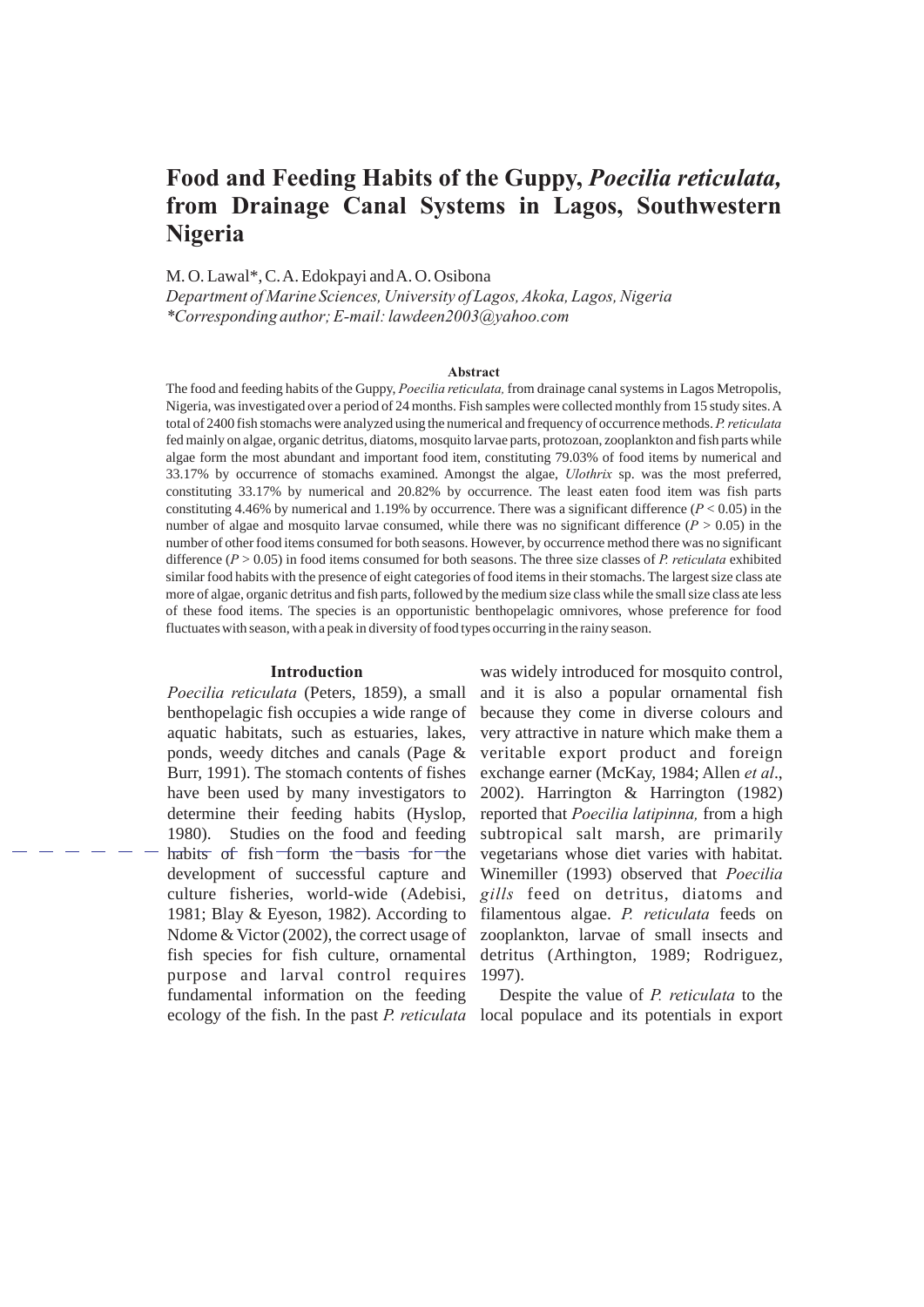trade there is paucity of information on the feeding ecology of *P. reticulata* from drainage canal systems of Lagos Metropolis. This paper investigates the food and feeding habits of the Guppy, *P. reticulata,* and it is hoped that the information provided would be useful in rational exploitation and aquacultural management of the species.

# **Materials and methods**

## *Study area*

The study areas are non-tidal, polluted canals, which receive water from surface run-off and waste water from different residential buildings, and empty into the Lagos lagoon through the numerous creeks in the city. The drainage canals are shallow with depth ranging from  $0.56-1.20$  m. They lie between latitude 06<sup>o</sup>25.343 N and 0 longitude 003 24.666 E. The substratum of the canals is made of soft organic mud, mixture of fine and coarse sand, mixed with decaying organic matter. Two climatic seasons prevail in the study area. The wet season (May–November) is characterized by high monthly rainfall, while the dry season (December–April) is characterized by low precipitation. The dominant aquatic macrophytes include *Azolla africana* and *Pistia stratiotes,* which provide shaded area favoured by the species.

Fish specimens were collected monthly from November 2004 to October 2006 using a long-handled scoop net, made of fiber mesh (mesh size: 3 mm; length of handle: 1.00 m) from drainage canals in the Lagos Metropolis (Fig. 1). The method used here is designated as 'search and hit' technique. Whenever the fish was located, a hit was made with the swift downward stroke of the net slicing through the water underneath the fish and coming out of the water in a smooth flowing motion. Each monthly sampling effort lasted for 2 days, and each day's effort was executed for a period of 30 min/location. Fish caught were counted and preserved in 10% formalin, pending further stomach analysis in the laboratory. The analysis of the stomach content was carried out by both numerical and frequency of occurrence methods as described by Hyslop (1980). Out of the 2400 fish stomachs examined, 314 (13.08%) were empty. The stomach contents were examined and scored with regards to whether they were empty  $(0/4)$ ,  $1/4$ ,  $1/2$ ,  $3/4$ or 4/4 full. The stomachs were removed by slitting the fish from the anus to throat and then cutting off the intestine. The stomach contents were emptied into a Petri dish and examined under a binocular microscope. Identification of the food items were carried out with the aid of relevant keys (Needham & Needham, 1962; Wimpenny, 1966; Whitford & Schmacher, 1973; Schneider, 1990).The ttest analysis was performed using PASW Statistics 18 for windows.

## **Results**

### *Stomach contents of* P. reticulata

The summary of stomach contents of *P. reticulata* is presented in Table 1. Green algae were the most abundant and important food item by numerical (46.98%) and occurrence (89.1%) methods. Blue green algae were next in importance, occurring 32.05% by numerical and 58.44% by occurrence methods. Amongst the algae group *Ulothrix* sp. constituted the highest values, 20.82% and 33.17% by numerical and occurrence methods, respectively, while *Scenedesmus* sp. was the least with 3.10% (numerical) and 6.42% (occurrence). Diatoms accounted for 11.20% by numerical and 23.06% by occurrence methods. The most eaten diatom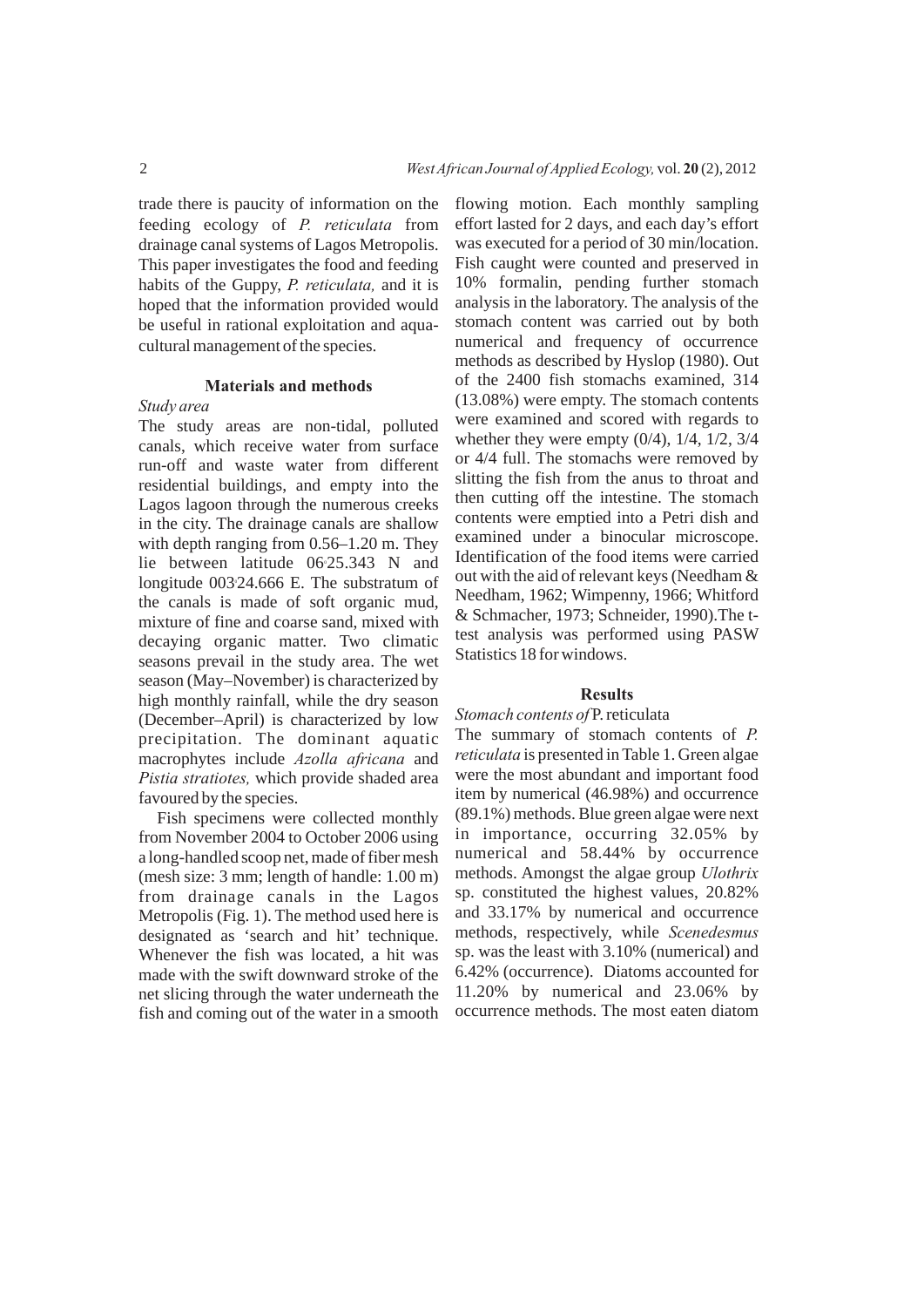720000 712500 735000 727500 z 547500 547500 540000 540000 122500 \$2500 Matropolitan Lagos Ï, Ĕ Í Polinday \$25000 525000 pu steu Pol b **Google** 517500 517500 pans State mm **Lamphis Ponts Journal**y 510000 die bady dialor as ad Minor cras 51000 egend å 113200 009755 000021 DOGEL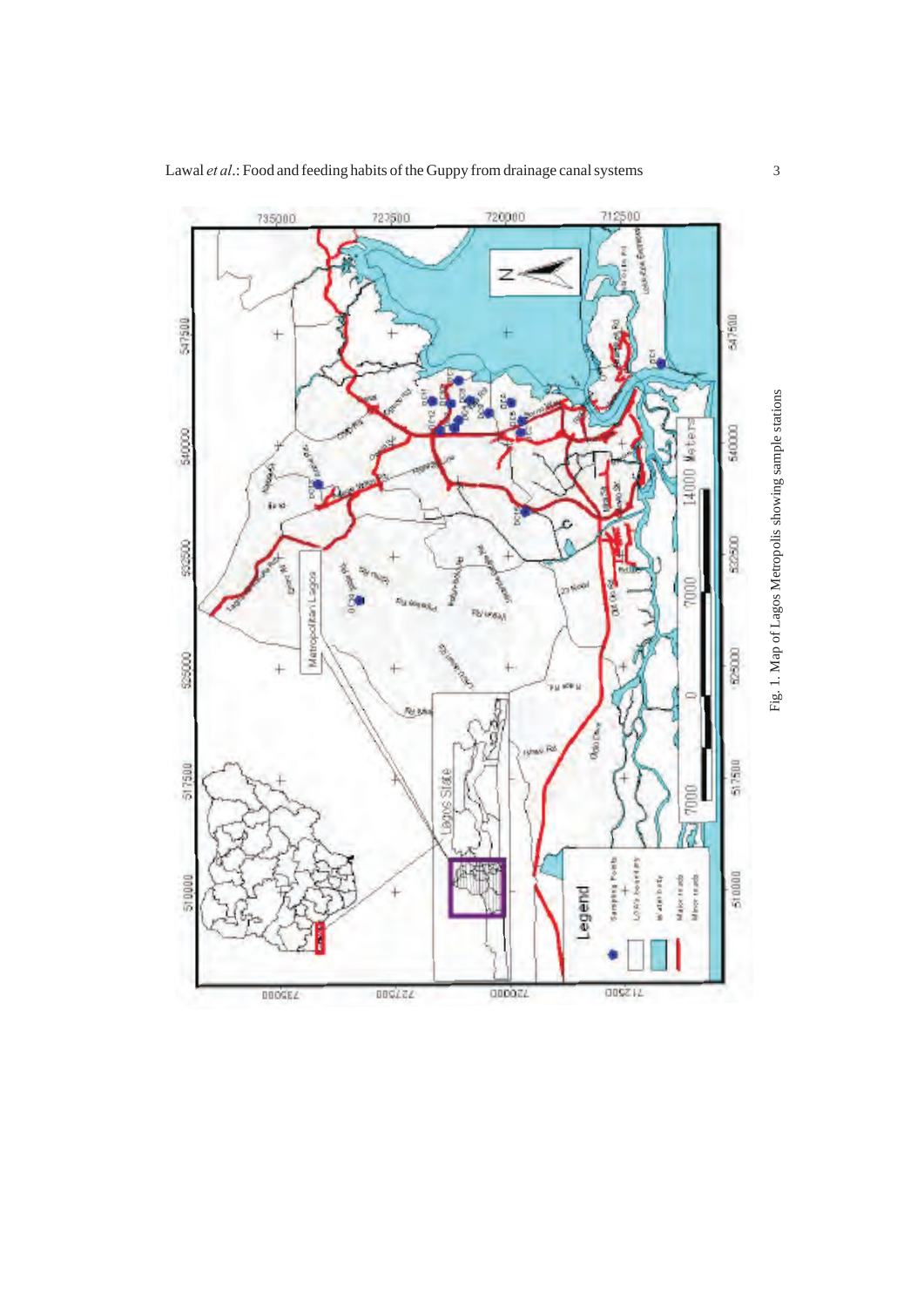| Stomach contents                   | Numerical Method |       | Occurrence Method |       |  |
|------------------------------------|------------------|-------|-------------------|-------|--|
|                                    | Number           | $\%$  | Number            | $\%$  |  |
| Blue green algae                   |                  |       |                   |       |  |
| Polycystis sp.                     | 7971             | 12.23 | 410               | 19.66 |  |
| Anabaena sp.                       | 1460             | 9.93  | 392               | 18.79 |  |
| Phormidium sp.                     | 677              | 4.61  | 204               | 9.78  |  |
| Coelosphaerium sp.                 | 776              | 5.28  | 213               | 10.21 |  |
| Green algae                        |                  |       |                   |       |  |
| Ulothrix sp.                       | 3059             | 20.82 | 692               | 33.17 |  |
| Protococcus sp.                    | 1383             | 9.41  | 403               | 19.32 |  |
| Scenedesmus sp.                    | 455              | 3.10  | 134               | 6.42  |  |
| Microspora sp.                     | 1435             | 9.76  | 477               | 22.87 |  |
| Ophiocytium sp.                    | 571              | 3.89  | 157               | 7.53  |  |
| <b>Diatoms</b>                     |                  |       |                   |       |  |
| Meridion sp.                       | 754              | 5.13  | 193               | 9.25  |  |
| Diatoma sp.                        | 891              | 6.07  | 288               | 13.81 |  |
| Protozoan:                         |                  |       |                   |       |  |
| Chlamydomonas sp.                  | 452              | 3.08  | 121               | 5.80  |  |
| Dipteran                           |                  |       |                   |       |  |
| Mosquito larvae parts              | 602              | 4.10  | 245               | 11.74 |  |
| Fish parts                         | 175              | 1.19  | 93                | 4.46  |  |
| Crustacean                         |                  |       |                   |       |  |
| Cladocera ( <i>Polyphemus</i> sp.) | 138              | 0.94  | 77                | 3.69  |  |
| Ostracoda (Cypridopsis sp.)        | 69               | 0.47  | 47                | 2.25  |  |
| Organic detritus                   |                  |       | 85                | 4.07  |  |
| Sand grains                        |                  |       | 117               | 5.61  |  |

TABLE 1 *Summary of the stomach contents of P. reticulata from drainage canal systems of Lagos Metropolis*

was *Diatoma* sp., accounting for 6.07% by numerical and 13.81% by occurrence, followed by *Meridion* sp. accounting for 5.13% by numerical and 9.25% occurrence. Mosquito larvae parts occurred 4.10% by numerical and 11.74% by occurrence methods. *Chlamydomonas* sp. accounted 3.08% by numerical and 5.50% by occurrence methods. Fish parts accounted 1.19% by numerical and 4.46% by occurrence methods. Cladocera accounted

0.94% by numerical and 3.69% by occurrence methods while Ostracoda accounted 0.47% by number and 2.25% by occurrence methods. Sand grain and organic detritus occurred 5.61% and 4.07%, respectively.

# *Seasonal variation in stomach contents of* P. reticulata

The seasonal variation in food items of *P. reticulata* during the dry and wet seasons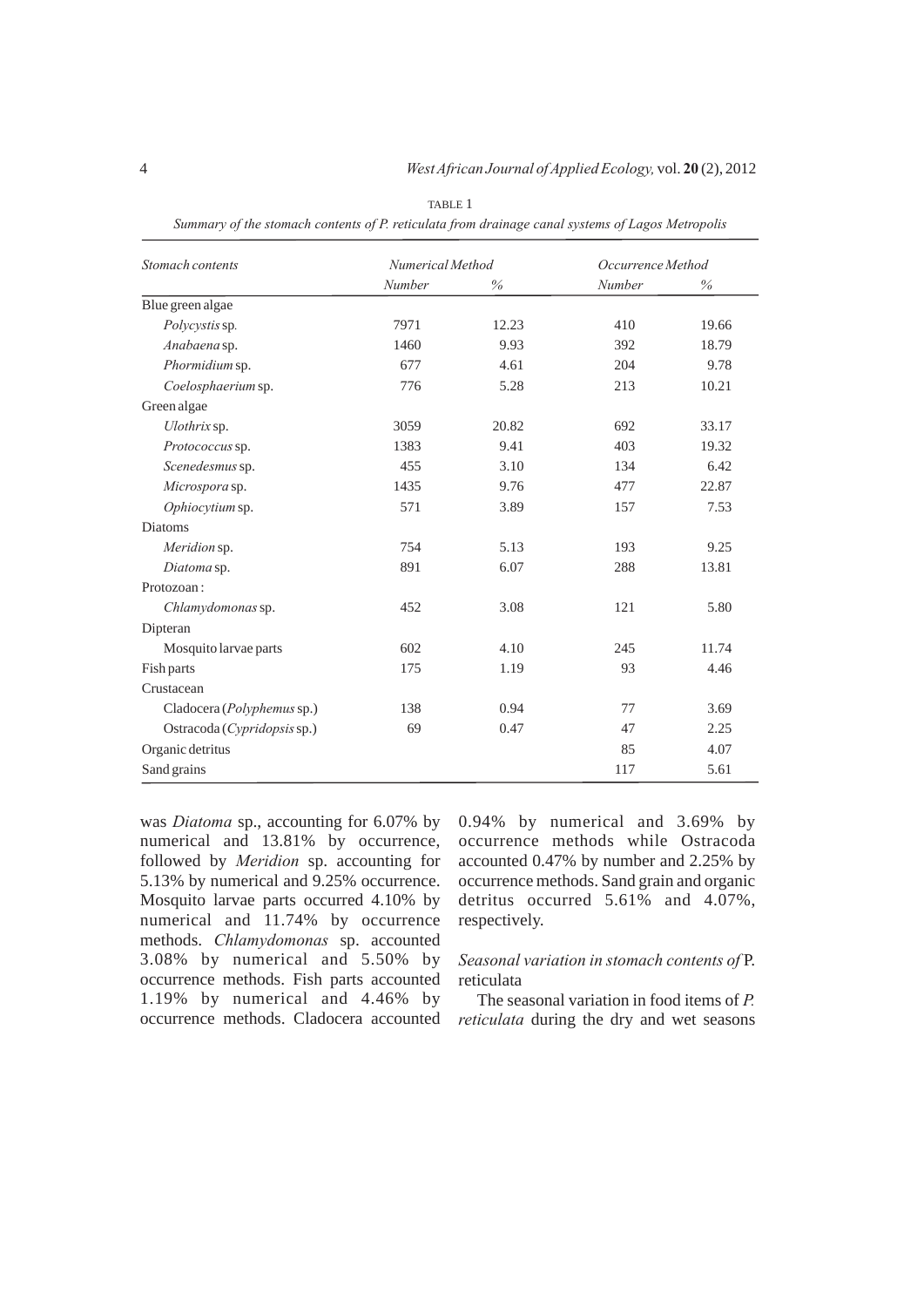from drainage canal systems of Lagos Metropolis is shown in Table 2. Guppy fed mainly on green algae in both dry and wet seasons. Green algae consumed were 46.98% by number and 80.57% by occurrence in dry season and 53.33% by number and 75.61% by occurrence in wet season. Blue green algae occurred 32.05% and 66.96% by number in dry season, and 28.24% by number and 45.59% by occurrence in wet season. Diatoms accounted 11.20% and 19.61% by numerical and occurrence in dry season while it constituted 8.28% and 15.57% by numerical and occurrence in wet season, respectively. Mosquito larvae parts occurred 4.10% by numerical and 13.78% by occurrence in dry season and 4.63% by numerical and 10.51% by occurrence in wet season. Protozoan accounted 3.08% and 6.36% by numerical and occurrence in dry season while it constituted 3.32% and 5.44% by numerical and occurrence in wet season, respectively.

numerical and 4.59% by occurrence in dry season and 1.12% by numerical and 3.56% by occurrence in wet season. Cladocera occurred 0.94% by numerical and 3.53% by occurrence in dry season and 0.67% by numerical and 3.38% by occurrence in wet season. Ostracoda accounted 0.47% and 2.65% by numerical and occurrence in dry season while it constituted 0.43% and 1.88% by numerical and occurrence in wet season, respectively. Sand grain and organic detritus occurrence in dry season were 5.63% and 3.75% while their occurrences in wet season were 5.61% and 4.07%, respectively. The ttest showed a significant difference (*P* < 0.05) in the number of algae and mosquito larvae consumed, while there was no significant difference  $(P > 0.05)$  in the number of other food items consumed for both seasons. However, by occurrence method the t-test did not show any significant difference  $(P > 0.05)$  in food items consumed for both seasons.

Fish parts consumed were 1.19% by

TABLE 2 *Seasonal variation of the stomach contents of* P. reticulata *from drainage canal systems of Lagos Metropolis (Dec. 2004–Nov. 2005)*

| Stomach<br>contents   | Dry Season                                               |       |                      |       | Wet Season                                                  |       |                      |       |
|-----------------------|----------------------------------------------------------|-------|----------------------|-------|-------------------------------------------------------------|-------|----------------------|-------|
|                       | (December 2004 – May 2005)<br><i>Numerical</i><br>Method |       | Occurrence<br>Method |       | $(June\,2005-November\,2005)$<br><i>Numerical</i><br>Method |       | Occurrence<br>Method |       |
|                       | $N_{O}$                                                  | $\%$  | No                   | $\%$  | No                                                          | $\%$  | No                   | $\%$  |
| Blue green algae      | 1673                                                     | 32.05 | 379                  | 66.96 | 860                                                         | 28.24 | 243                  | 45.59 |
| Green algae           | 2307                                                     | 46.98 | 456                  | 80.57 | 1624                                                        | 53.33 | 403                  | 75.61 |
| Diatoms               | 419                                                      | 11.20 | 111                  | 19.61 | 252                                                         | 8.28  | 83                   | 15.57 |
| Protozoan             | 216                                                      | 3.08  | 36                   | 6.36  | 101                                                         | 3.32  | 29                   | 5.44  |
| Mosquito larvae parts | 279                                                      | 4.10  | 78                   | 13.78 | 141                                                         | 4.63  | 56                   | 10.51 |
| Fish parts            | 49                                                       | 1.19  | 26                   | 4.59  | 34                                                          | 1.12  | 19                   | 3.56  |
| Cladocera             | 44                                                       | 0.94  | 20                   | 3.53  | 20                                                          | 0.67  | 18                   | 3.38  |
| Ostracoda             | 20                                                       | 0.47  | 15                   | 2.65  | 13                                                          | 0.43  | 10                   | 1.88  |
| Organic detritus      |                                                          |       | 25                   | 4.42  |                                                             |       | 20                   | 3.75  |
| Sand grains           |                                                          |       | 38                   | 6.71  |                                                             |       | 30                   | 5.63  |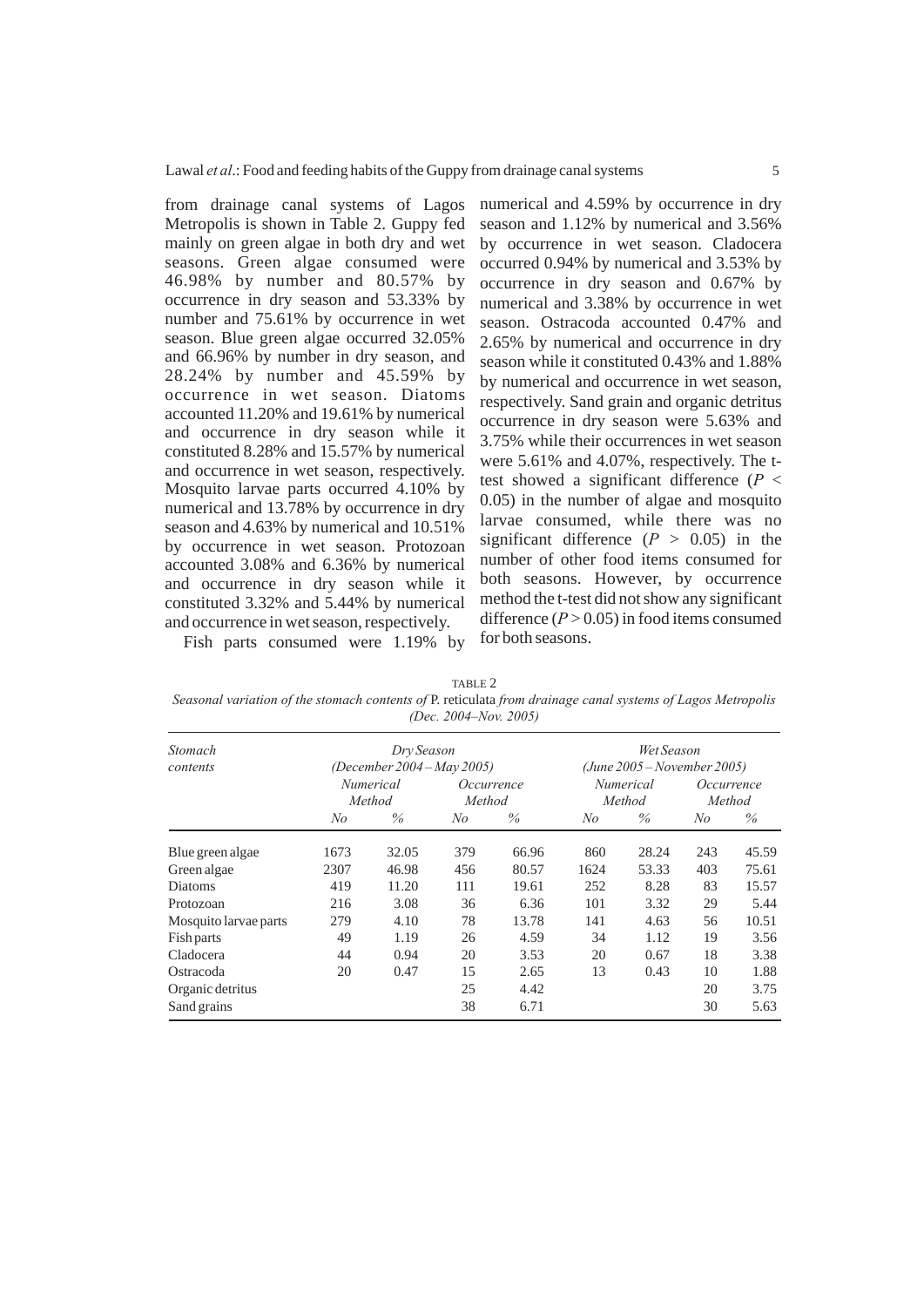*Stomach contents of* P. reticulata *in relation to size*

The guppy, *P. reticulate,* was grouped into three size classes based on its stomach contents. The small size class ranged from 1.50 to 2.40 cm, the medium size class ranged from 2.50 to 3.40 cm while the large class ranged from 3.50 to 4.40 cm. The relative abundance by percentage of each food items in terms of numerical and occurrence methods are shown in Fig. 2, 3 and 4. The three size classes of *P. reticulata* exhibited similar food habits with the presence of eight categories of food items, in their stomachs. *P. reticulata* fed mainly on algae irrespective of the size class, with values ranging from 80 to 82% by numerical and 51 to 59% by occurrence. Organic detritus was the next important food item with values ranging from 21 to 30% by occurrence.

Fish parts were the least eaten food item with values ranging from 1 to 2% by numerical and 1 to 4% by occurrence. However, the largest size class (Fig. 1) ate more of algae, organic detritus and fish parts, followed by the medium size class (Fig. 2) while the small size class (Fig. 3) ate less of these food items. Amongst the class group 1.50–2.40 cm, there was no significant difference  $(P > 0.05)$  in both the numerical and occurrence values of all the food items. The class group 2.50–3.40 cm, showed a significant difference (*P* < 0.05) in the numerical values of algae and crustaceans, while there was significant difference  $(P < 0.05)$  in the occurrence values of algae and fish parts. Similarly, among the class group 3.50–4.40 cm, there was significant difference  $(P < 0.05)$  in both the numerical and occurrence values of algae.

#### **Discussions**

The stomach contents of guppy, *P. reticulata,* were categorized into eight groups. These were algae, diatoms, protozoan, mosquito larvae, fish parts, crustaceans, organic detritus and sand grains. The major food item of *P. reticulata,* examined during this study, was green algae with *Ulothrix* sp. being the most preferred alga. This agreed with Dussault & Kramer (1981), who reported that the digestive tract of wild guppies contained high proportion of green algae and larvae. Other food items were the blue green algae, diatoms, protozoan and mosquito larvae parts. Similar result was obtained by Winemiller (1993), who reported that *Poecilia gills* feed on detritus, diatoms and filamentous algae. *P. reticulata* also feeds on fish parts, zooplankton and detritus. This observation equally agreed with Arthington (1989) and Rodriguez (1997), who reported similar results for other guppy species elsewhere. The present study showed that, *P. reticulata* is planktophagous (Arthington, 1989; Winemiller, 1993) based on its food preference.

The significant difference that was recorded in the seasonal variations of algae and mosquito larvae was due to high load of organic matter occasioned by anthropogenic activities from the metropolis in the dry season. There was continuous flushing of decaying organic matter out of the drainage canal systems, resulting in improved environmental conditions in the rainy season. Generally, *P. reticulata,* in terms of feeding habits, switches between opportunistic benthopelagic omnivores (Rodriquez, 1997), detritivores and predators, with food habits determined by local abundance and availability of prey. The presence of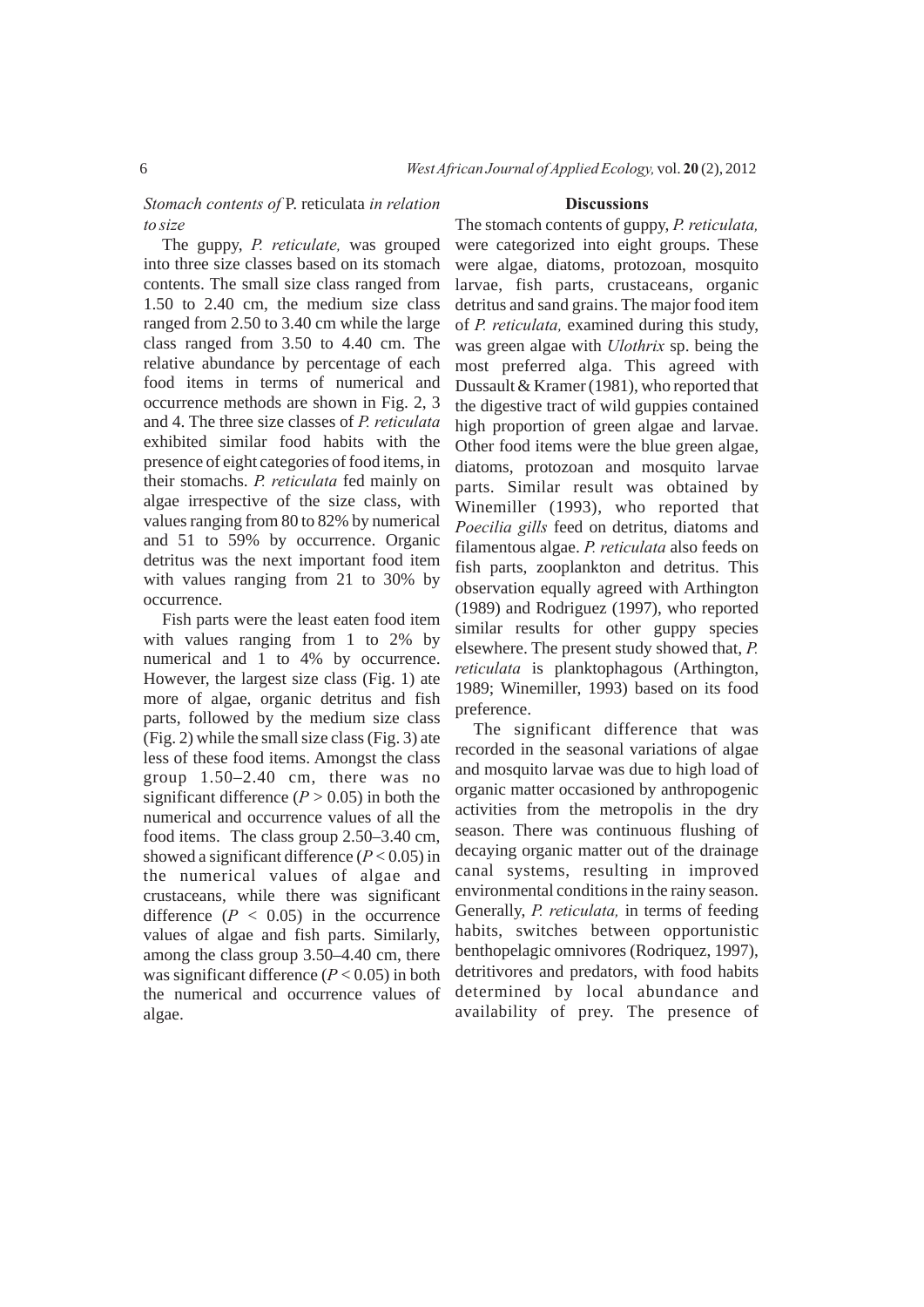



Fig. 2. Stomach contents in small sized (1.50-2.40cm) *P. reticulata* from drainage canal systems of Lagos Metropolis



Fig. 3 Stomach contents in medium sized (2.50-3.40cm) *P. reticulata* from drainage canal systems of Lagos Metropolis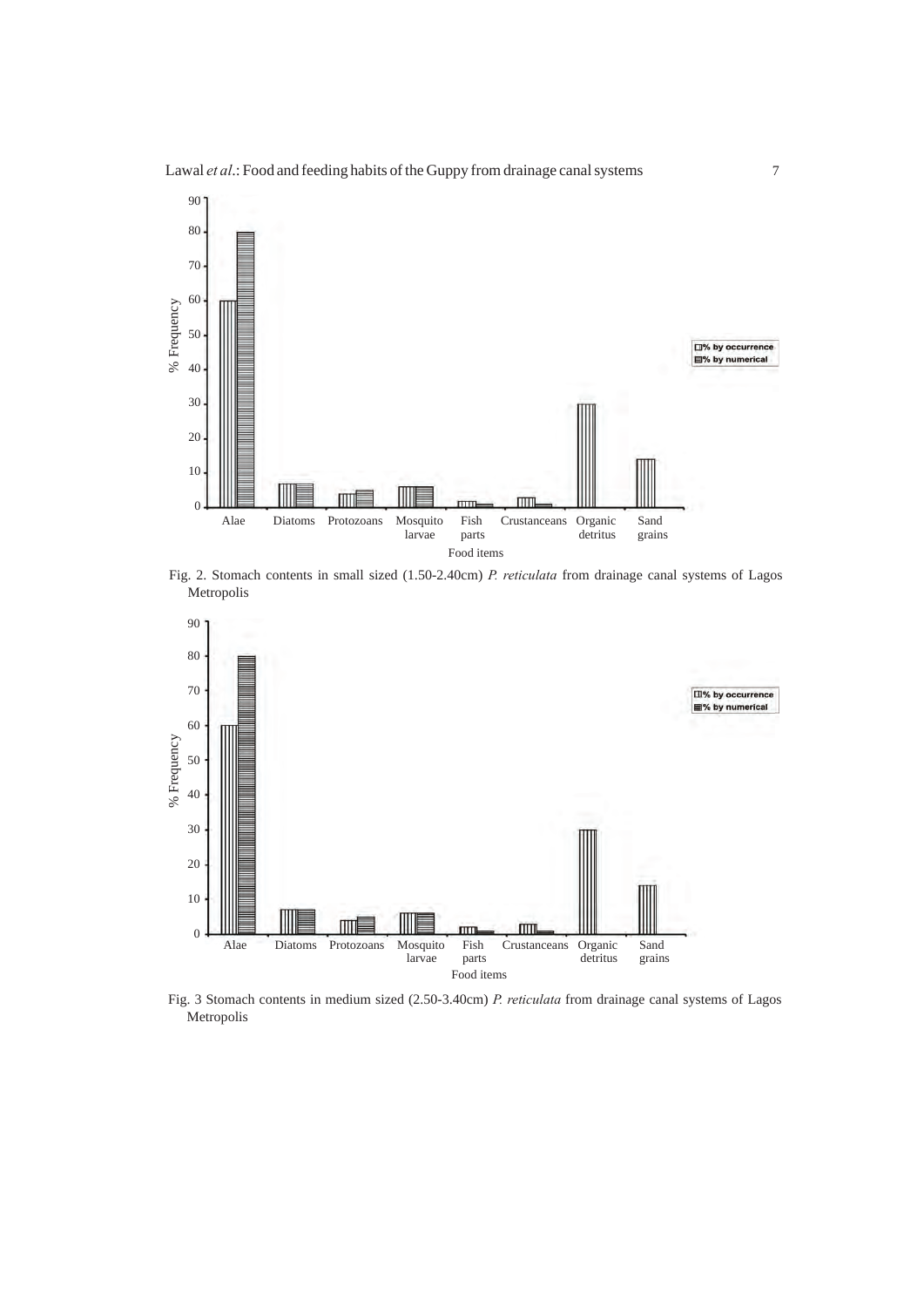

Fig. 4 Stomach contents in large sized (3.50–4.40 cm) *P. reticulata* from drainage canal systems of Lagos Metropolis

mosquito larvae in the three classes recorded in the study is an indication that guppy is predatory which could be harnessed in the use of the fish for biological control of *Anopheles gambiae* in sub-Saharan Africa.

#### **References**

- **Adebisi A. A.** (1981). Analyses of the stomach contents of piscivorous fishes of the upper Ogun River in Nigeria. *Hydrobiologia* **79**: 167–177.
- **Allen G. R., Midgley S. H.** and **Allen M.** (2002). *Field Guide to the freshwater fishes of Australia*. Western Australian Museum, Perth, Western Australia. 394 pp.
- **Arthington A. H. (1989).** Diet of *Gambusia affinis holbrooki, Xiphophorus helleri, Xiphophorus maculatus* and *Poecilia reticulata* (Pisces: Poeciliidae) in streams of south-eastern Queensland, Australia. *Asian Fish. Sci.* **2**: 193–212.
- Blay I. and Eyeson K. N. (1982). Feeding activity and

food habits of the Shad, *Ethmalosa fimbriata* (Bowdich), in the coastal waters of Cape Coast, Ghana. *J. Fish. Biol.* **21**: 403–410.

- **Dussault G. V.** and **Kramer D. L.** (1981). Food and feeding behaviour of the guppy, *Poecilia reticulata* (Pisces: Poeciliidae). *Can. J. Zool*. **59**: 684–701.
- **Harrington R. W. Jr** and **Harrington E. S.** (1982). Effects on fishes and their forage organisms of impounding a Florida (USA) salt marsh to prevent breeding by salt marsh mosquitoes. *Bull. Mar. Sci.* **32**: 523–531.
- **Hyslop E.J. (1980).** Stomach contents analysis a review of methods and their application. *J*. *Fish. Biol.* **17**: 411–429.
- **McKay R. J.** (1984). Introductions of exotic fishes in Australia. In *Distribution, Biology and Management of Exotic Fishes*. (W. R. Jr Courtenay and J. R. Jr Stauffer, eds), pp. 177-199. The John Hopkins University Press, Baltimore, Maryland, USA.
- **Ndome C. B.** and **Victor R.** (2002). Food and feeding